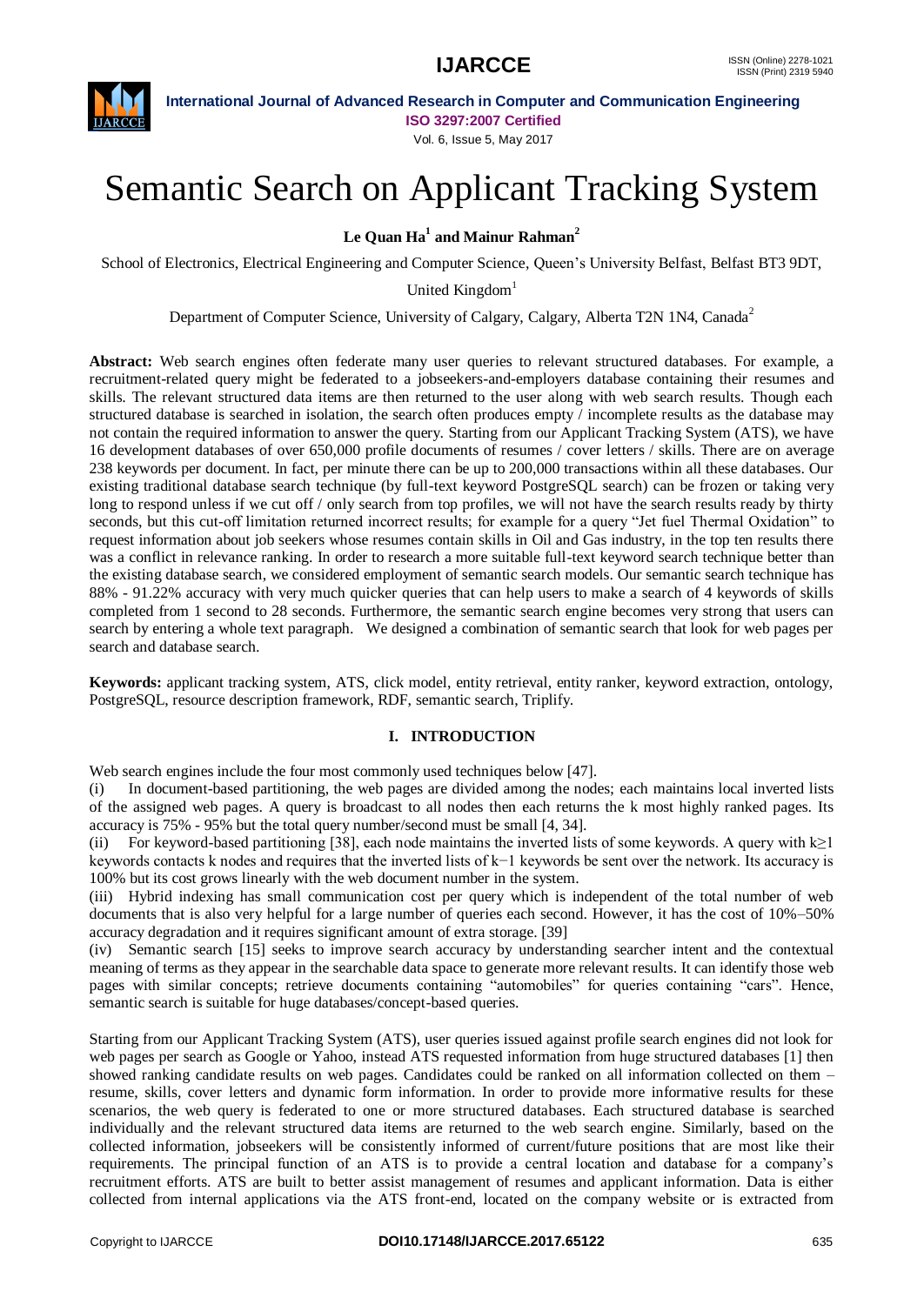

## **International Journal of Advanced Research in Computer and Communication Engineering**

**ISO 3297:2007 Certified**

Vol. 6, Issue 5, May 2017

applicants on job boards. Functionality of an ATS is not limited to data mining and collection. ATS applications in the recruitment industry include the ability automate the recruitment process. This process requires finding qualified candidates for specific job type within their boarder candidate database. Similarly, the candidates should be able to find suitable jobs from the database. Recently when users can also use mobile browsers, then the needs of ATS profile searches on cell phones also happen daily. Tempo, a Webkit-based browser using semantic search techniques, can improve the mobile browser delay by 1 second (20%) [44]. Semantic search was also applied for Facebook [31] applications on cell phones. We combined semantic search and database search together, now better than only semantic search or database search, user queries can be served by information from a recruitment database combined to semantic search together in our system.

### **II. RELATED WORK**

Candidate resumes and job description contains complex data set and thus requires complex queries involving inference and reasoning for producing meaningful search results. The semantic technology encodes meanings separately from data and content files. It enables machines as well as people to understand, share and reason with them at execution time. In order to start our experimental design, the structures or concepts of entities so called the Ontologies are designed and stored [9]. For example, the ontology of jobseekers in our system has 44 attributes: jobseeker ID, first name, last name, salutation, login and password, etc.

For example, Leo Kant is a jobseeker registered with us, "Leo\_Kant" becomes an entity with attribute values (jobseeker ID 80108, first name "Leo", last name "Kant", salutation "Mr", login "lkant", etc.)

From Leo"s profile documents (resume and cover letter) that are either in HTML or MS Word file format, we have to transform these raw content into semantic metadata in resource description framework (RDF) format; RDF [46, 12, 24] includes entities, events and facts with entities scores [2, 11, 14, 32, 40, 48]. In this Leo Kant"s documents, there are 2 countries "India" occurring 6 times and "Canada" appearing 4 times, many IT skills are detected "ms sql server" and "visual basic", etc. Based on this frequency, "India" has the score 0.63, "Canada" is scored 0.546 and "ms sql server" is scored 0.519, etc. Finally, his profile can be classified as a "Technology Internet" with the score 0.948. The emergence of semantic technologies such as RDF has introduced novel models as the RDF Graph Model [7].

The semantic search structure of the Triplify [3] is a typical software architecture of such an RDB2RDF tool that just transforms all the values in the database into RDF format.

The goal of the entity extraction task is to extract entities from the given structured database that are mentioned in each document. Traditionally, these entity extraction techniques are usually not very efficient. We will have to re-investigate algorithms for popular keyword extraction in which ranking of suggestions is based on frequency in a query click log. The most critical part of popular keyword extraction algorithms is the scoring of candidate keywords. Weak scoring will cause the algorithm to get lost in the large search space.

Enhanced semantic search techniques include ranking by click models with the accuracy in relevance estimation by the well-known normalized discounted cumulative gain [17] that measures the divergence of the predicted ranking/human judgments; query recommendation (it means recommending alternative queries with closer search results to the original query); web mining for objects; and spatio-temporal analysis for geographical topic, etc.

Click models [18, 37, 42, 8, 6] making usages of query logs and click logs [23, 45, 19] can be used in many of the semantic search subjects - usually click models are understood as statistical tools using query click log data to adjust the ranking to offer for users better web search results so that users can search more accurately and more efficiently.

Starting from 2015 that click models have been researched for mobiles (cell phones) by PocketTrend system using search logs [30]. Topical (domain) information can be used to improve the relevance of retrieval results by generalizing query classification to identify other relevant results, but topical information is an indirect query classification. Hence, click models introduce a natural definition of query class that stems from the search query results and that can be estimated using click-behavior. The query click log analysis can improve directly ranking relevance. Specifically, query click logs are server-end logs that record user activities on search pages and encode user preferences of search results, typically contains timestamp, query, clicked URLs and user information. The analysis of click-through logs can help to understand the user"s latest preference tendencies. Naturally, many studies have attempted to discover user preferences from click-through logs to improve the relevance of search results. Click logs and/or query logs were also researched for Google and Yahoo search engines on cell phones [36]. Given a large query click log [26], click models provide a principled approach to inferring user-perceived relevance of web documents. There are click models as the click chain model [16] based on a solid Bayesian framework, the ImpressionRanks [5], the contextual advertising [25, 43], the DBN [10], UBM [13], BBM [27] and GCM [49]. Click models provide a principled way of integrating knowledge of user search behaviors to infer user-perceived relevance of web documents.

These click models are typically based on an assumption called the examination hypothesis. The examination hypothesis assumes that, if a document has been examined, the click-through rate of the document for a given query is a constant number whose value is determined by the relevance between the query and the document. But other users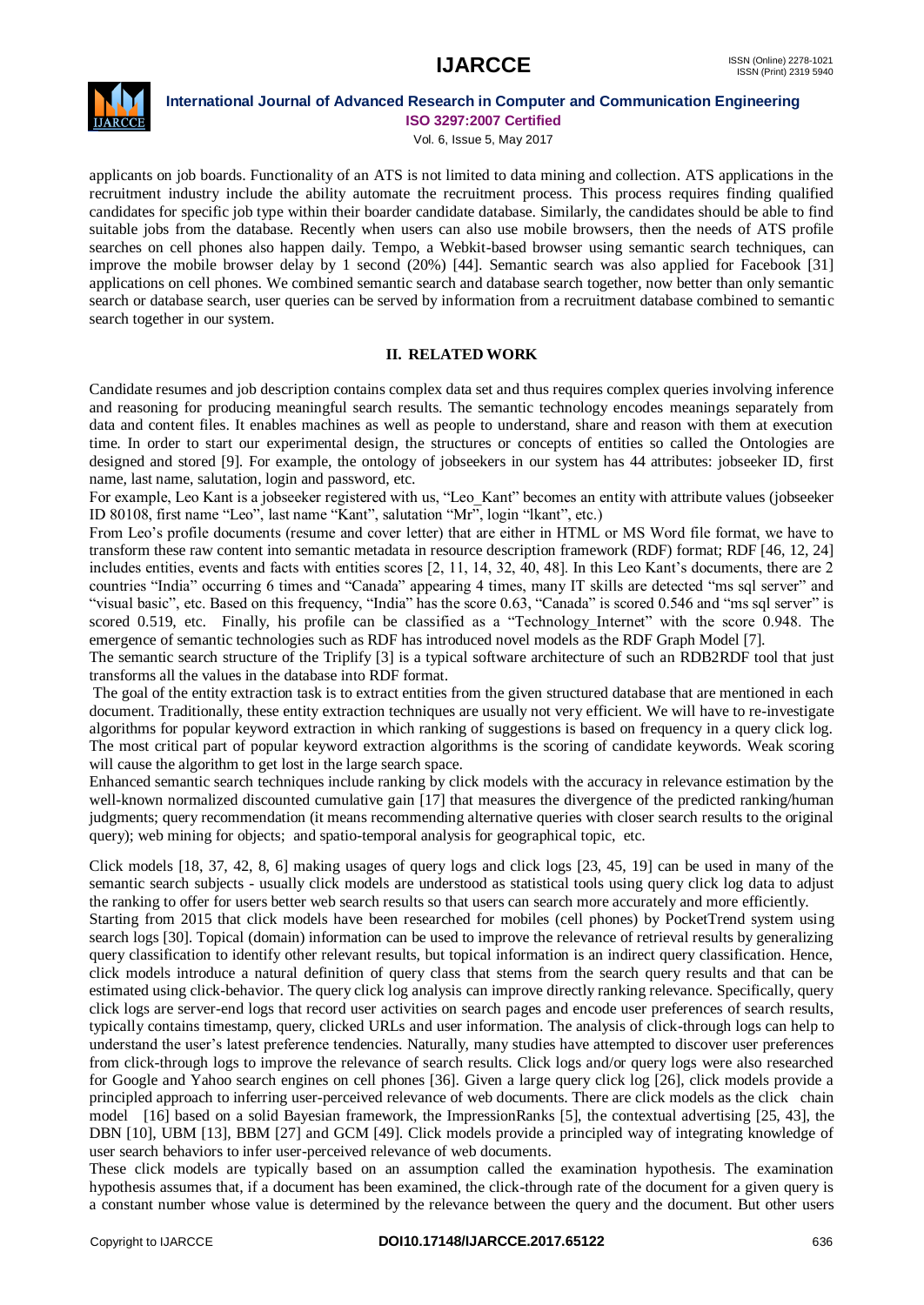

# **International Journal of Advanced Research in Computer and Communication Engineering**

**ISO 3297:2007 Certified**

Vol. 6, Issue 5, May 2017

usually have different intentions for searching while they still submit the same query to the search engine, it means that the examination hypothesis have to re-check to improve the search. The Unbiased-DBN and Unbiased-UBM [21] added more assumptions into the intent hypothesis of "needed" documents, they improved 2.10%-2.96% the search accuracy. Click models can be applied for image search [22] obtained a 13% improvement over the Bing engine.

### **III. PROPOSED METHODOLOGY**

We created Java software to generate ontologies [28], entities and RDFs in XML from jobseeker profiles. The research includes 6 steps

**Step 1 Entity Extraction**: The entity extraction [41] component takes a text document (or a document tokenized into a sequence of tokens) as input, analyzes the document and outputs all the mentions of entities from the given structured database mentioned in the document. For each mention, it outputs the entity name, id, and the position in document it occurs at. One of the main tasks is to establish the relationships between the web documents and entities in these structured databases focusing on the "mentions relationship", that is, a web document is related to an entity if the entity occurs in the document.

**Step 2 Entity Retrieval**: The task of entity retrieval is to lookup the index for a given document identifier and retrieve the entities extracted from the document (at document indexing time) along with their positions and relevance. It happens at query processing time, so its overhead could be excessive. [35]

**Step 3 Entity Ranker**: The entity ranker ranks the set of all entities returned by the entity retrieval component. The set of highest-ranked entities are then returned along with the web document results.

For a document with an entity e inside, the entity score of e is calculated by

$$
r_e = \frac{N_e - N_{min}}{N_{max} - min}
$$
 (1)

where  $N_e$  is the frequency (number of occurrences) of entity e within the current document, and  $N_{max}$  or  $N_{min}$  is the maximum or minimum frequency within the whole document collection of the entity e.

If we have 100 web sites including entity "John Scott", and the maximum frequency  $N_{\text{max}}=28$  in the web site no. 8, the minimum frequency  $N_{\text{min}}=3$  in the web site no. 99. If in the current web site,  $N_e=15$  occurrences of entity "John Scott", then we will have  $r_{\text{john-scott}} = (15-3)/(28-3) = 12/25 = 0.480$ .

**Step 4 Keyword extraction**: keyword search over entity databases is an important problem [20]. Current techniques for keyword search on databases may often return incomplete and imprecise results. Although some returned entities contain almost of the query keywords, the intention of the keywords in the query could be different from that in the entities. So, the results could also be imprecise.

**Step 5 Ranker**: ranking function is suggested by Plinkr [33]  $score = avg(r) * avg(d) * f_n$ (2)

When search for a term for example - web,

 $f_n$ : the no. of resumes that include 'web' = 200

d: default PostgreSQL search ranking for 'web', ... it is 1 for the first resume, it is 1/2=0.5 for the second resume, and 1/3=0.33 for the third resume, etc.

if the  $100<sup>th</sup>$  resume is Ha Le, then

$$
d_{web}(Ha Le)=1/100=0.01
$$

r: relevance calculated by equation (1) , if in resume of Ha Le, there are 3 "web" terms, in PostgreSQL database, the minimum found in Sean's resume with 1 'web' to the maximum 21 web's (in Mark's resume)

Therefore the relevance of Ha Le

 $r_{web}(Ha Le) = (3-1)/(21-1) = 2/20 = 0.2$ 

The final score of Ha Le's resume on searching for the term 'web' is Score<sub>web</sub>(Ha Le)= $0.2*0.01*200 = 0.4$ 

In case we search for more than one keywords, then we have to apply the average values. For example if we search for two keywords "web developer", then we will have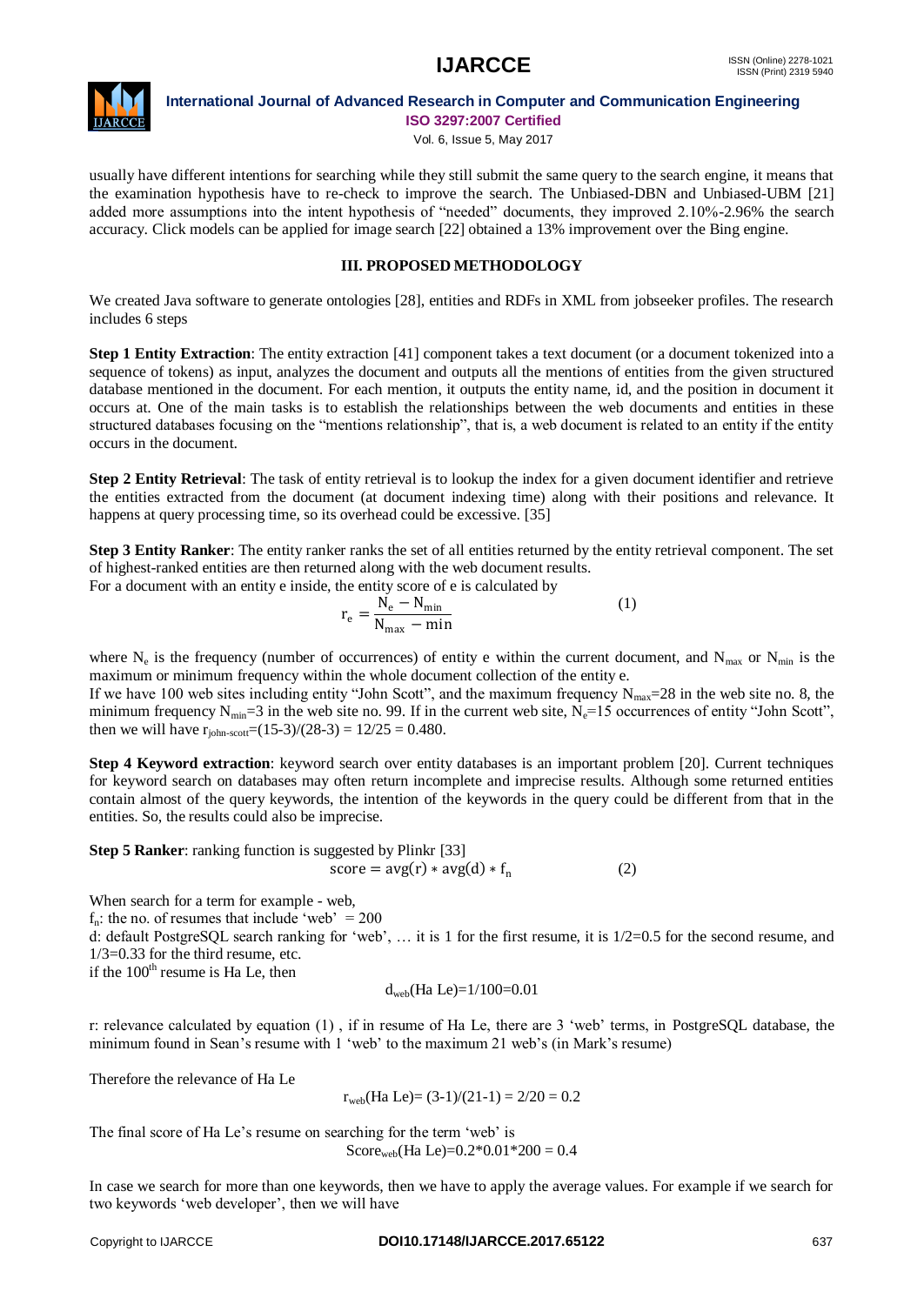



Vol. 6, Issue 5, May 2017

 $avg(r) = 0.5*(r_{web}+r_{developer})$  $avg(d) = 0.5*(d_{web}+d_{develope})$ 

We now have to simplify to speed-up and to reduce complexity. Because the default PostgreSQL search ranking is relatively based on text index for the frequencies of the search keywords in a document: the resume that has the maximum found "web" terms will be ranked the first by PostgreSQL, we now replace the PostgreSQL search ranks by the frequency f; in 'Ha Le' resume, there are 3 web terms,  $f_{web}(Ha Le)=3$ .

**Step 6. Combined Structured Databases Semantic Search Architecture**: This is our own design; it overcomes the limitations of database search, it should return relevant search results when database search fails to return any relevant results (superiority over the database search) with the below important tasks.

We make the semantic search similarly to the semantic search structure of the Triplify, Fig. 1 illustrates our high level overview of our new search engine architecture. It has main components

(i) **Web application** (the crawler) crawls documents on the web and store them in our 16 huge databases,



Fig. 1 Our Semantic Search Software Architecture

(ii) **Partition manager** or indexers process each document from the crawled huge databases, and build an inverted index and a document index [29]. When combing into the PostgreSQL database "silo-ed" seach [1], our federated partitions can associate semantic searches to any hashing partitions. Over a hundred entity and keyword partitions for jobseeker profiles speed up the semantic search in 16 huge network databases. The Scripts can deliver full-text keywords" hashing partitions with 2 powerful novel techniques – one that captures unlimited relevant keywords from a profile document and another that captures the top n (= 510 web search results/10 pages) similar documents in partitions upon to these keywords. The indexers using over 100 partitions can be accessed fast as well as taking advantages of over 300 well-setting triggers to maintain conveniently these entities and keywords. Our hashing partitions have scalable capability so that we are able to cover a good storage of full-text document for any enterprises' databases from more than 20 years of accumulation.

(iii) **Ranker** or the semantic search engine uses the inverted index to execute the semantic ranking for the best k document identifiers and then access the document index to obtain the URLs, resumes, cover letters and skills and generate the snippets that are shown to the user. Our semantic ranker is attached by Ontologies and RDFs.

(iv) **Front-end Web Browser** to present the search of a user.

We include novel modules than the Triplify architecture that are the Partition manager and the click model with query click logs. Machine learning by Bayesian frameworks can create for us an intelligent web search engine. Each query is enhanced by the machine intelligence and transparent to users.

In order to complete our architecture, we are training new query click logs with the structure including top-ten query ranking information, satisfaction information, click-through information and user information, etc. We do not limit the number of clicks that a user can make during a search. Our query click logs are trained with basic assumptions that: (a) a click occurs if and only if the user has examined the URL and deemed it relevant, (b) users make a linear transversal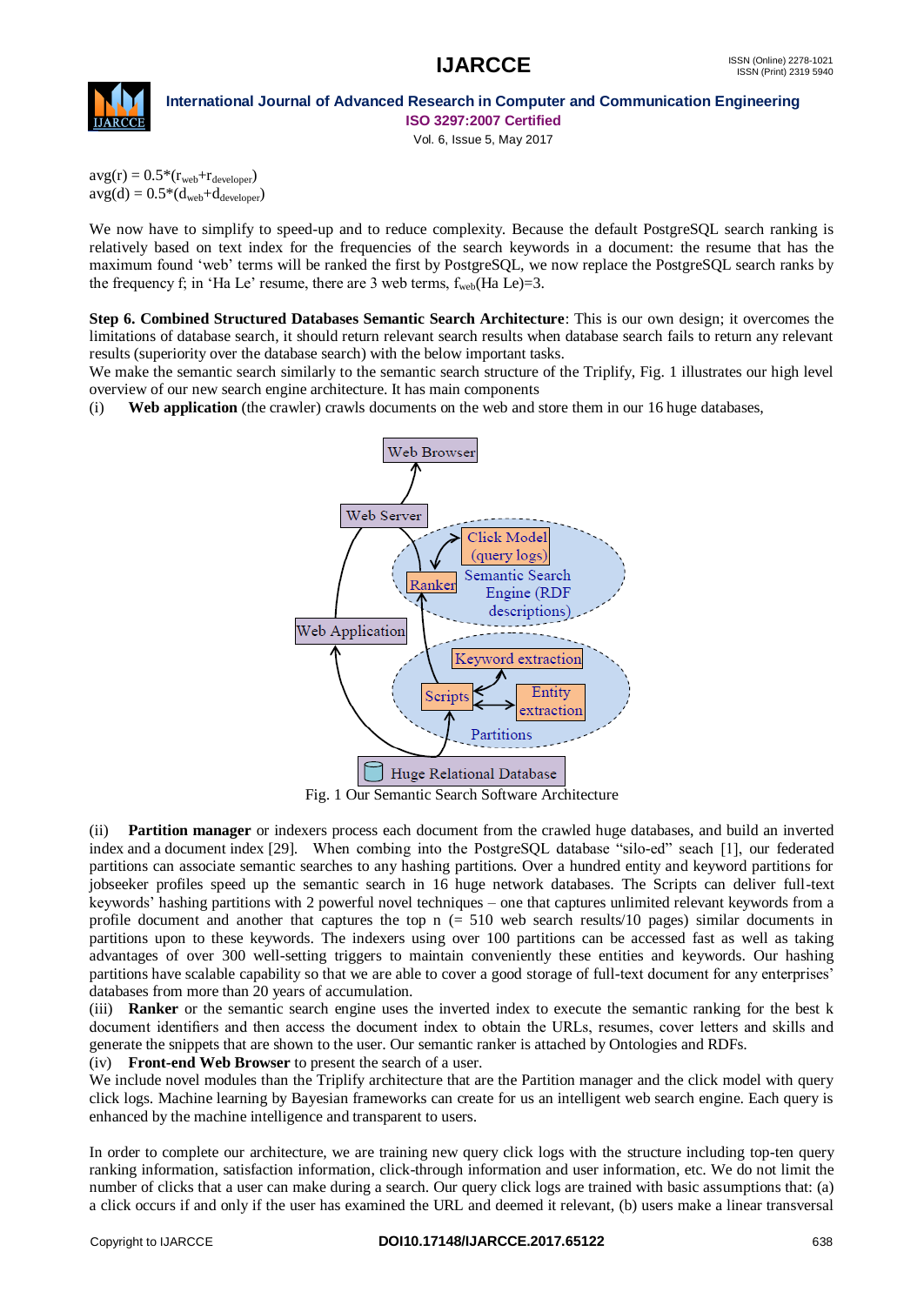

Vol. 6, Issue 5, May 2017

through the results and decide whether to click based on the perceived relevance of the document. The user chooses to examine the next URL once unsatisfied with the clicked URL. Because the user is not necessarily satisfied with a clicked URL, we will re-check the perceived relevance and actual relevance.

### **IV.RESULTS**

We tested our semantic search design by our Applicant Tracking System (ATS) developed on Zend Server (PhP MVC language); using PostgreSQL, we have 16 development databases of over 650,000 profile documents of resumes / cover letters / skills. There are on average 238 keywords per document. In fact, per minute there can be up to 200,000 transactions within all these databases. The timing cost of resume search is now at Table 1. On average, a search takes 4 seconds/query, the search accuracy is 88% - 91.22%.

| Keyword number per search | <b>Timing cost</b>       |
|---------------------------|--------------------------|
| One                       | $1$ second $-10$ seconds |
| Two                       | $1s - 12s$               |
| Three                     | $1s - 17s$               |
| Four                      | $1s - 28s$               |
| Five                      | $1s - 1$ minute          |
| Short sentence            | $2s - 38s$               |
| Long sentence             | $9s - 1m 12s$            |
| Paragraph                 | $21s - 5m$               |

Our semantic search included novel features as

- **Federated partitions**: we maintains huge full-text jobseeker databases; its semantic search platform can associate semantic searches to any hashing partitions. Over a hundred entity and keyword partitions for jobseeker profiles speed up the semantic search in a huge network database.
- **Scalable capability**: Our hashing partitions are able to cover a good storage of full-text document for any enterprises" databases from more than 20 accumulation years by over 300 well-setting triggers.
- **Query-cloud web module**: On generating the keywords and the entities, users are in perfect control so that they can increase or decrease the scores of all query keywords. This tends to provide users a chance to affect into the search strategy.
- **Ontology extraction**: we focus on generating OWL semantic ontologies using HTML web forms in conjunction with their associated database schema.
- **Semantic Resource-Description-Frameworks (RDF) ranking**: RDFs are applied to score jobseeker documents; we transform their raw unstructured content into semantic metadata in RDF format.
- **Intelligent web search engine**: Each query is enhanced by the machine intelligence and transparent to show to the users for complete understanding.

### **V. CONCLUSIONS**

Our semantic search system can manage the growth of our resume database for the next 20 years. It is easy to apply in practical, the search results are fast and high accurate. We successfully developed a new semantic search architecture. Our future work aims to develop deeper click models for semantic search software on automated ranking alterations (to adjust/align the top-part of ranking with users" preference); search quality metrics which correlate with user satisfaction; and adaptive search when the meaning of a query changes over time, so do user-click patterns. A good future research can be the organization of our semantic search application onto mobile devices or cell phones.

### **ACKNOWLEDGMENT**

Our deepest heartfelt thanks are given to Hire Ground Software Solutions company in Calgary, Alberta.

### **REFERENCES**

- [1] S. Agrawal, K. Chakrabarti, S. Chaudhuri, V. Ganti, A.C. König and D. Xin (2009). Exploiting web search engines to search structured databases. WWW"09.
- [2] M. Arenas, S. Conca and J. Pérez (2012). Counting Beyond a Yottabyte, or how SPARQL 1.1 Property Paths will Prevent Adoption of the Standard. WWW"12.